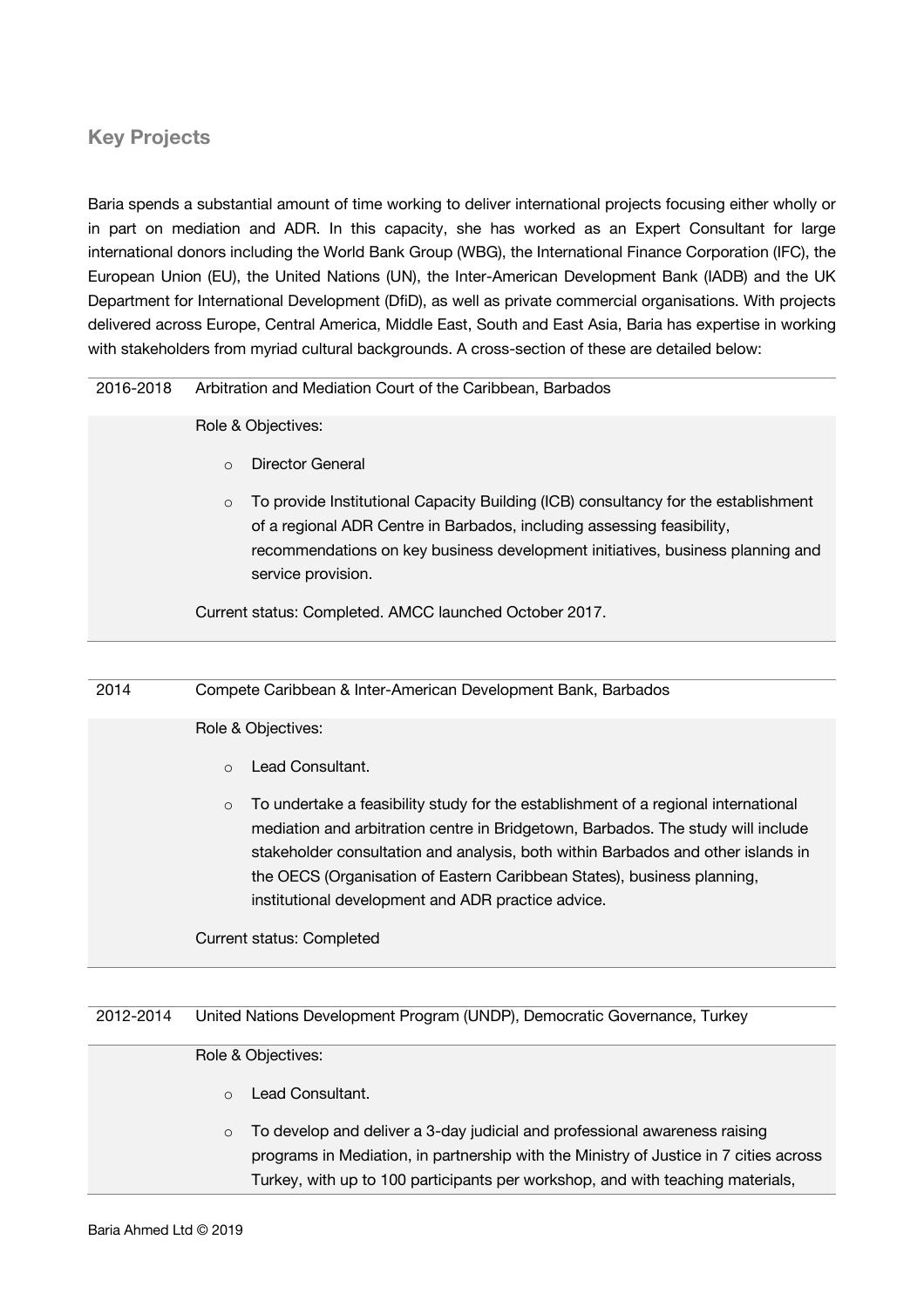handouts, role-plays and trainers' manuals to be supplied.

| $\circ$ | To develop and deliver a 3-day Basic and a 3-day Advanced Mediator Skills<br>Training program, in partnership with the Union of Turkish Bar Associations for up<br>to 250 lawyers across Turkey, again with teaching materials, handouts, role-plays<br>and trainers' manuals to be supplied. |
|---------|-----------------------------------------------------------------------------------------------------------------------------------------------------------------------------------------------------------------------------------------------------------------------------------------------|
| $\circ$ | To develop and deliver a Master Training program for selected participants<br>following Basic and Advanced Mediator Skills Training.                                                                                                                                                          |
| $\circ$ | To develop and deliver workshops for regional Chambers of Commerce,<br>introducing mediation and its effectiveness as a dispute resolution mechanism for<br>commercial disputes.                                                                                                              |
| $\circ$ | To deliver awareness raising events for key stakeholders and help institutionalize<br>the use of mediation across Turkey.                                                                                                                                                                     |
| $\circ$ | To assist in legislative review and support for the newly enacted Mediation Law.                                                                                                                                                                                                              |
| $\circ$ | To assist the Ministry of Justice in their establishment of an approved Mediator<br>Register, including the provision of standards, codes of conducts/ethics and<br>monitoring/evaluation mechanisms;                                                                                         |
| $\circ$ | Overall project planning, management including on-going reporting and final<br>evaluation following completion of all activities.                                                                                                                                                             |
|         | Current status: Phase 1 completed June 2013, Phase 2 ongoing                                                                                                                                                                                                                                  |

# 2011-2014 International Finance Corporation (IFC) Advisory Services, Middle East and North Africa (MENA)

Role & Objectives:

- o External Consultant for CEDR.
- o To develop and deliver a 6-day Mediation Skills Training courses in five countries (Egypt, Morocco, Lebanon, Pakistan and Afghanistan) for professionals, including teaching materials, role-plays and trainers' manual.
- o To provide Institutional Capacity Building (ICB) consultancy for regional ADR Centers, including assessing feasibility, recommendations on key business development initiatives, business planning and service provision.
- $\circ$  To deliver awareness raising events for key stakeholders to help institutionalize the use of mediation and ADR across the region.

Current status: Completed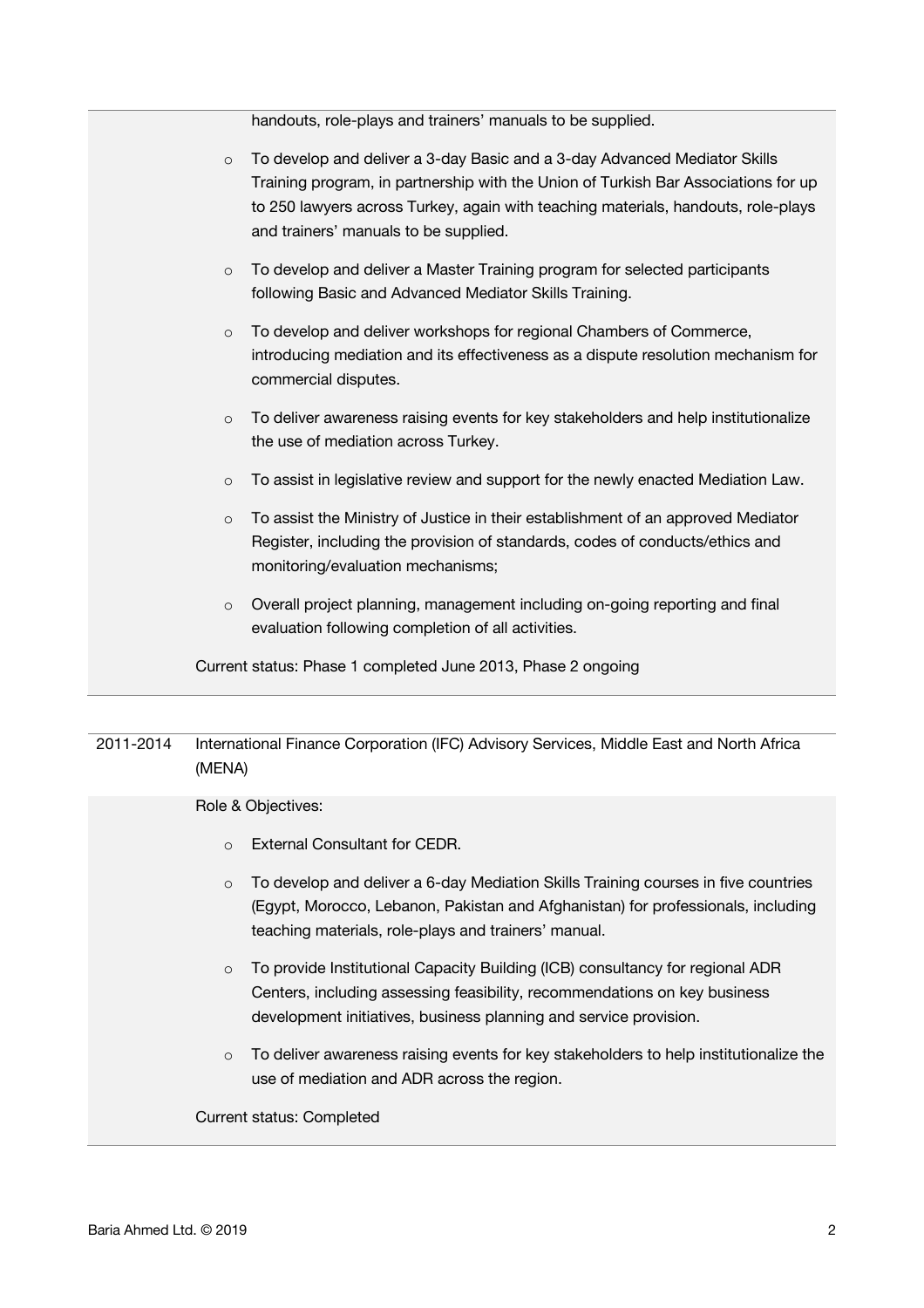| 2011 | American Bar Association (AAA) Rule of Law Initiative, Turkey                                                                                                                                                                                |
|------|----------------------------------------------------------------------------------------------------------------------------------------------------------------------------------------------------------------------------------------------|
|      | Role & Objectives:                                                                                                                                                                                                                           |
|      | Lead Consultant.<br>$\Omega$                                                                                                                                                                                                                 |
|      | To develop and deliver a 3-day Basic Mediation Skills course for Iranian judges<br>$\circ$<br>and lawyers in Istanbul, in partnership with Bahçeşehir University, Istanbul,<br>including teaching materials, role-plays and trainers' manual |
|      | <b>Current status: Completed</b>                                                                                                                                                                                                             |

| 2010 | <b>IFC ADR Global</b>                                                                                                                                                                                                            |
|------|----------------------------------------------------------------------------------------------------------------------------------------------------------------------------------------------------------------------------------|
|      | Role & Objectives:                                                                                                                                                                                                               |
|      | External Consultant for CEDR.<br>$\circ$                                                                                                                                                                                         |
|      | To deliver an ADR manual for the implementation of commercial mediation<br>$\circ$<br>projects internationally, including research into global ADR initiatives, particularly in<br>developing economies.                         |
|      | Involved in evaluating both successful and struggling projects to gain better<br>$\circ$<br>understanding of contributory factors and writing sections of the manual,<br>particularly on development of best practice standards. |
|      | <b>Current status: Completed</b>                                                                                                                                                                                                 |

| 2009 | IFC Investment Climate Advisory Fund, Bangladesh                                                                                                                                                                                                                                            |
|------|---------------------------------------------------------------------------------------------------------------------------------------------------------------------------------------------------------------------------------------------------------------------------------------------|
|      | Role & Objectives:                                                                                                                                                                                                                                                                          |
|      | Primary Internal Consultant at CEDR, responsible for project delivery and contract<br>$\circ$<br>management.                                                                                                                                                                                |
|      | To prepare a feasibility study on proposal to establish the Bangladesh International<br>$\circ$<br>Arbitration Center within the Chamber of Commerce in Dhaka, including<br>stakeholder consultation and analysis, business planning, institutional<br>development and ADR practice advice. |
|      | <b>Current status: Completed</b>                                                                                                                                                                                                                                                            |

2009-2012 Hong Kong Bar Association, Hong Kong, China

Role & Objectives:

o Lead CEDR faculty on Mediator Skills Training courses for members of the Hong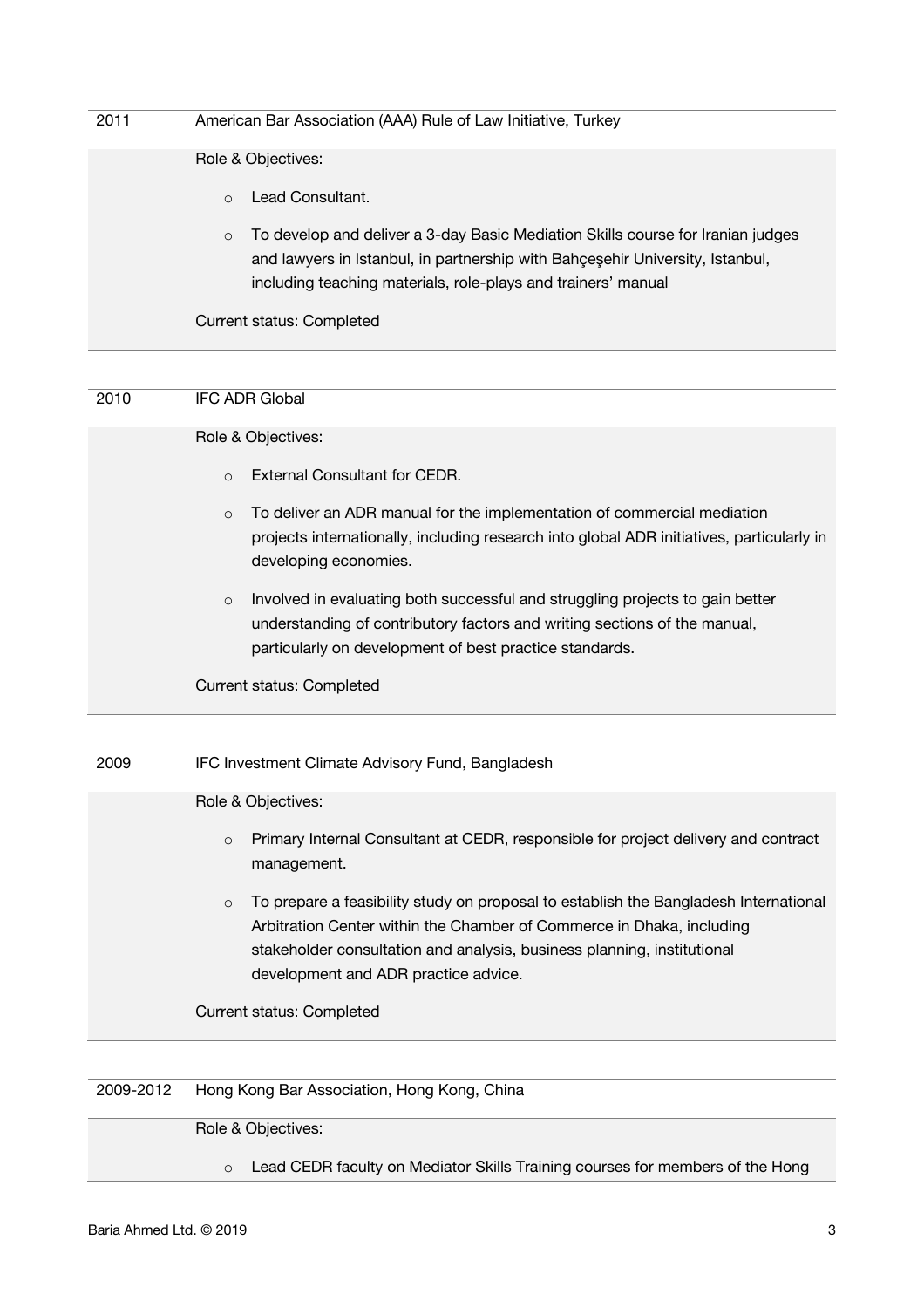Kong Bar and judges – 10+ courses to date with 24-30 participants per course.

o Delivery of events and presentations

Current status: Completed

2011-2013 Hellenic Mediation Centre, Athens, Greece

Role & Objectives:

- o Lead CEDR faculty on Basic and Advanced Mediator Skills Training courses for lawyers and business professionals – 6 courses to date with 18-24 participants per course.
- o Lead CEDR faculty on Advanced Train the Trainer courses

Current status: Completed

2007-2008 (1) PricewaterhouseCoopers, London, and (2) Barclays Bank, London

Role & Objectives:

- o Primary Internal Consultant at CEDR, responsible for project and contract management.
- o To develop a mediation and conflict management service for workplace disputes, including a full client needs analysis and review.
- o To set up a mediation scheme, including panel mediators, fees and support.
- o To provide training for in-house HR professionals in conflict management, conciliation and negotiation skills, difficult conversations, and cognitive responses.

Current status: Completed, with schemes set up and currently operating

| 2007 |         | Centre for Effective Dispute Resolution (CEDR), Project Mediation Service                                                                                                                                                                                                                                                                                                                                                                                                                                        |
|------|---------|------------------------------------------------------------------------------------------------------------------------------------------------------------------------------------------------------------------------------------------------------------------------------------------------------------------------------------------------------------------------------------------------------------------------------------------------------------------------------------------------------------------|
|      |         | Role & Objectives:                                                                                                                                                                                                                                                                                                                                                                                                                                                                                               |
|      | $\circ$ | Primary internal design consultant for the creation of a sector-specific dispute<br>resolution model, Project Mediation, to help support successful delivery of projects<br>by identifying and addressing problems before they turn into formal disputes.<br>Particularly appropriate for: PPP or long term contracts, technically complex<br>contracts, contracts involving myriad contractors/subcontractors/suppliers and<br>those with a sensitive history of poor performance or adversarial relationships. |
|      | $\circ$ | Service launch with the support of UK and international construction and                                                                                                                                                                                                                                                                                                                                                                                                                                         |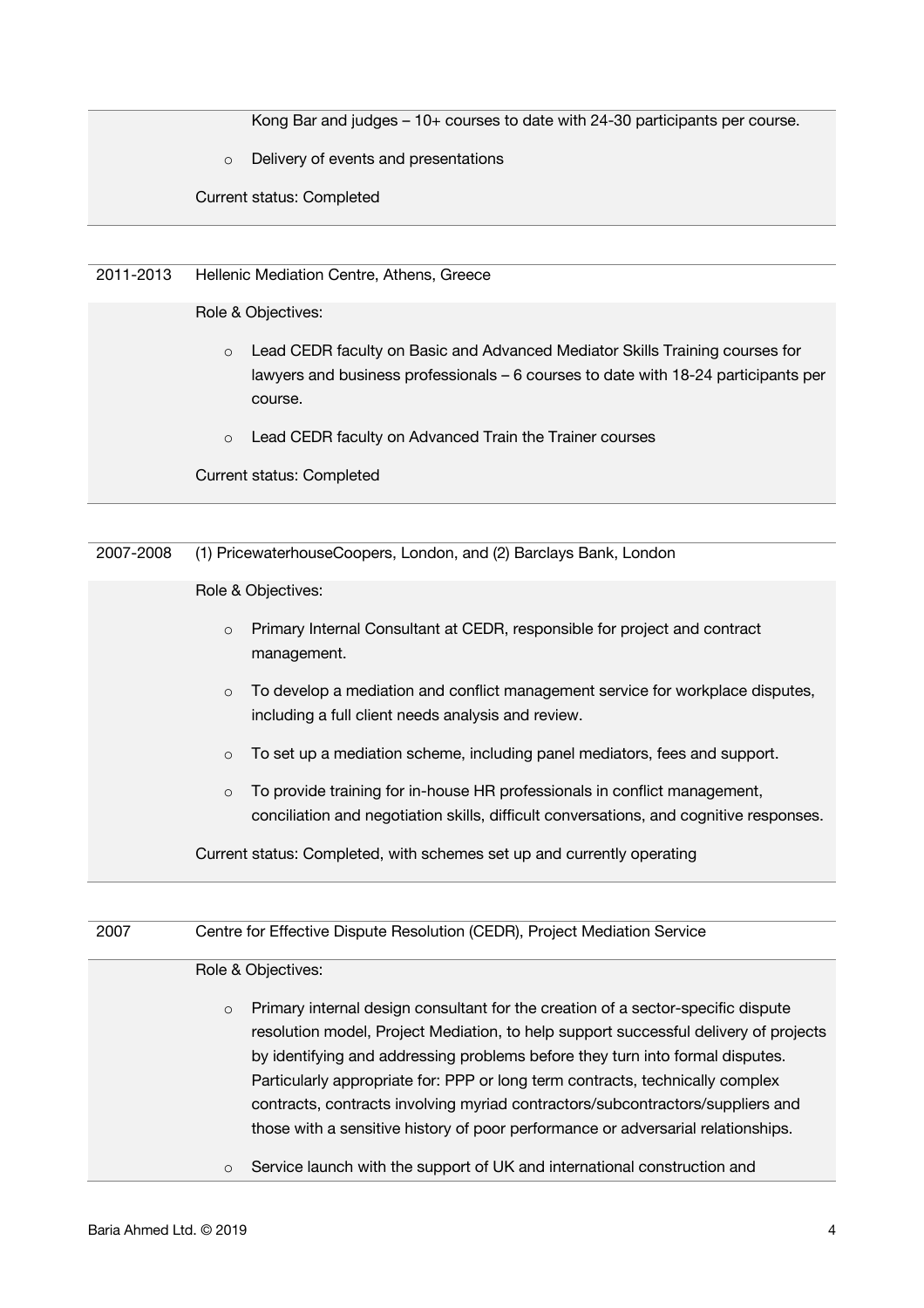|           | infrastructure industry bodies.                                                                                                                 |
|-----------|-------------------------------------------------------------------------------------------------------------------------------------------------|
|           | Project planning and management, with interim and final reports as well as further<br>$\circ$<br>evaluations and reviews post launch.           |
|           | Current status: Delivered, services offered via CEDR Solve                                                                                      |
|           |                                                                                                                                                 |
| 2008-2009 | (1) Financial Services Authority, United Kingdom, and (2) European Bank for<br>Reconstructure & Development                                     |
|           | Role & Objectives:                                                                                                                              |
|           | Primary Internal Consultant at CEDR, responsible for project and contract<br>$\circ$<br>management.                                             |
|           | To develop a mediation and conflict management service for workplace disputes,<br>$\circ$<br>including a full client needs analysis and review. |

- o To set up a mediation scheme, including panel mediators, fees and support.
- o To provide training for in-house HR professionals in conflict management, conciliation and negotiation skills, difficult conversations, and cognitive responses.

Current status: Completed, with schemes set up and currently operating

| 2007 | World Bank, India                                                                                                                                                                                                                                            |
|------|--------------------------------------------------------------------------------------------------------------------------------------------------------------------------------------------------------------------------------------------------------------|
|      | Role & Objectives:                                                                                                                                                                                                                                           |
|      | Primary Internal Consultant at CEDR, responsible for project and contract<br>$\circ$<br>management.                                                                                                                                                          |
|      | To support the development of the government-backed International Center for<br>$\circ$<br>Alternative Dispute Resolution (ICADR), including stakeholder consultation and<br>analysis, business planning, institutional development and ADR practice advice. |
|      | To deliver Basic and Advanced Mediator Skills Training courses.<br>$\circ$                                                                                                                                                                                   |
|      | To prepare and deliver a comparative study on International ADR Centers with<br>$\circ$<br>recommendations for the formation and governance of the local Centre.                                                                                             |
|      | Current status: Completed                                                                                                                                                                                                                                    |

# 2006-2008 IFC Private Enterprise Partnership, Middle East and North Africa (PEP-MENA), Pakistan

Role & Objectives:

o Primary Internal Consultant at CEDR, responsible for project and contract